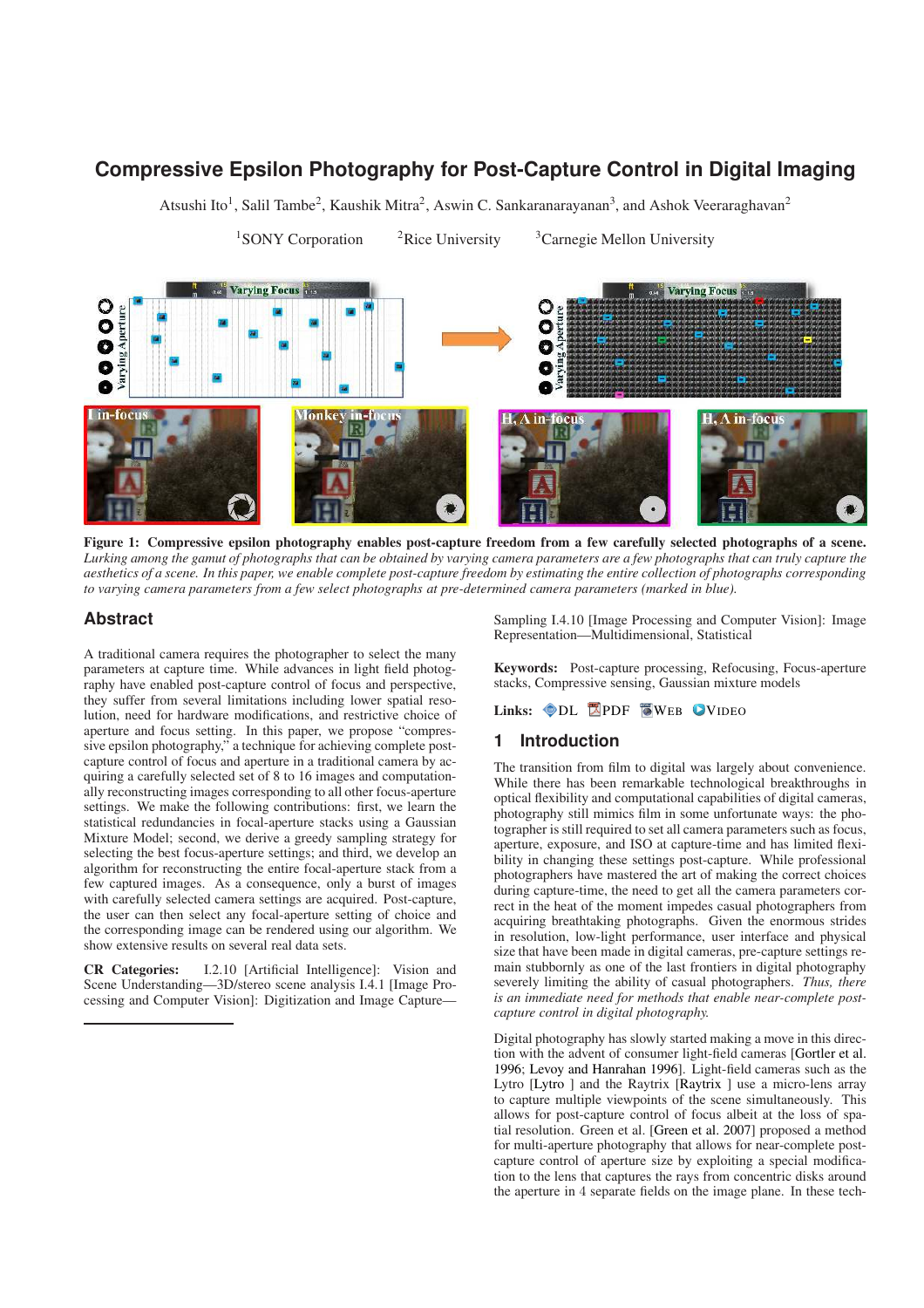niques, careful hardware modifications to an existing camera with the use of appropriate reconstruction algorithms allow for limited post-capture control. Hardware modifications to existing digital cameras pose a practical challenge and as a consequence there is a need for techniques that can be applied on current digital cameras.

Epsilon photography [Raskar 2009] is an alternative technique where a large set of images acquired with varying parameter settings on the camera allows for limited post-capture flexibility. Several examples of such techniques have been popular including focal stack photography [Kutulakos and Hasinoff 2009], high dynamic range (HDR) photography [Debevec and Malik 1997], confocal stereo [Hasinoff and Kutulakos 2006], focal sweep [Hasinoff and Kutulakos 2006], multi-image panorama stitching [Brown and Lowe 2007], and lucky imaging [Law et al. 2005; Joshi and Cohen 2010]. In almost all these techniques, the goal is to capture multiple images with varying parameter settings on the camera and then fuse these images together to generate a composite image, or to make some meaningful inference (e.g., depth) about the scene. While such techniques are becoming popular, they require a large number of images to be acquired.

For one dimensional parameter variations such as HDR imaging and focus stack photography, epsilon photography is becoming the de-facto method especially for static or slow-moving scenes. Nevertheless, when two-dimensional (or more) parameter variations are needed, epsilon photography becomes exceedingly cumbersome, needing the capture of several thousand images. Consider confocal stereo as an illustrative example; capturing 61 focus settings and 13 aperture settings as in [Hasinoff and Kutulakos 2006] requires the capture of 793 images requiring several hours of capture time and necessarily eliminating any hope of such techniques extending to account for any scene motion.

**Key idea.** *The central theme of this paper is to study, characterize, model and exploit the redundancy in the intensity variations at a pixel when the camera parameters change, and develop a technique for recovering the entire epsilon photography stack from a small subset of observed images with varying parameter settings.*

Let us motivate the intuition for this redundancy by looking at intensity variations as a single camera parameter is varied. When only the ISO is varied, the observed intensity changes linearly until saturation (barring sensor noise). When the aperture is varied while keeping focus and ISO constant (exposure duration is changed to keep light level constant), the observed intensity changes smoothly due to spatial blur variations. Similarly, when the focus setting is varied while keeping ISO, aperture, and exposure constant, the observed intensity changes smoothly due to the smooth changes in depth-dependent blur. In both these cases, the blur-induced intensity variations are low frequency phenomena and can be modeled as having low-dimensional support. Thus, the intensity variations observed at an individual pixel are inherently low-dimensional and can be accurately modeled using appropriate signal processing techniques, thereby allowing for their reconstruction from just a few observed images (with carefully selected camera settings that span the entire low-dimensional subspace).

**Contributions:** The key technical contributions of this paper are

- We carefully study and characterize the intensity variations observed at a pixel as camera parameters vary, and show that this 'per-pixel intensity profile' is inherently low-dimensional.
- We show that approximating the per-pixel intensity profile using a Gaussian Mixture Model captures 99.6% of the energy resulting in a very accurate approximation.
- We propose 'compressive epsilon photography', where a few images acquired with carefully selected camera settings enables

complete recovery of the per-pixel intensity profile resulting in post-capture flexibility and control hitherto unachievable.

- We propose a greedy algorithm to select camera settings for maximize reconstruction performance.
- We show several examples of compressive epsilon photography ranging including one-dimensional focal stacks and twodimensional focal-aperture stacks (confocal stereo).

**Limitations.** A key limitation is that we do not account for motion during the acquisition (or motion blur) and hence, the results presented here are only applicable for static or slow-moving scenes. We show that in practice  $8 - 16$  images are sufficient for most scenes. By using the burst mode capability of cameras, these 8 − 16 images can be captured within a short duration; this significantly expands the operational regime of conventional epsilon photography. Per-pixel modeling , the basis of the proposed approach, assumes that the same scene point is observed at the same pixel when the camera settings are varied. When this is not the case, the calibration procedure described in Section 5 should be used to pre-process the data before applying the reconstruction algorithms. Finally, the training data used for learning the model parameters needs to be rich and diverse enough in order to capture all the natural variations observed in the test datasets. In particular, scenarios such as sharp specularities, spectral separation due to diffraction, lens flares and glares, etc. may not lead to accurate reconstructions due to limited occurrence in training data. Per-pixel modeling also fails when a very bright light source is adjacent to a pixel; in such cases, the contribution of the high intensity point to the blur may be underestimated resulting in intensity errors. Finally, the algorithm is only trained to generate the natural blur of traditional cameras and if the rendering task is to simulate a specific structured bokeh, then additional processing may be necessary.

## **2 Prior work**

## **2.1 Epsilon photography**

While image-based rendering and inference techniques that rely on multiple images acquired by varying camera parameters such as exposure, field-of-view, ISO, aperture, viewpoint and focus have been in use for over a decade, recently they have been collectively referred to as "epsilon photography" [Raskar 2009] since they rely on acquiring a set of images with incremental (or epsilon) changes to the camera settings.

**Multi-image denoising/deblurring.** Multiple images can be used to improve image denoising performance [Buades et al. 2009], and image deblurring [Sroubek and Milanfar 2012; Yuan et al. 2007].

**HDR imaging:** One widely used technique for HDR is exposure bracketing where a series of images are captured with exponentially increasing exposure durations [Mann and Picard 1994; Debevec and Malik 1997]. In addition to varying exposure, varying the ISO parameters can further enhance performance of HDR imaging in noisy and low light areas [Hasinoff et al. 2010]. There have also been some attempts to acquire HDR images by varying the aperture in a camera [Hasinoff and Kutulakos 2007], but in such cases the varying depth of field in the images needs to be taken into account.

**Focal stack photography.** The collection of images obtained by sweeping the focus position through the scene is called focal stack [Agarwala et al. 2004]. This enables depth estimation as well as acquisition of an extended depth of field (EDOF) image [Kuthirummal et al. 2011]. In microscopy, this enables 3D reconstruction and compensates for the shallow depth of field due to the large numerical aperture of the microscope [McNally et al. 1999; Sibarita 2005]. In both these cases, the number of images acquired increases linearly with the aperture size and the volume being imaged, since every scene point needs to be sharp in at least one of the acquired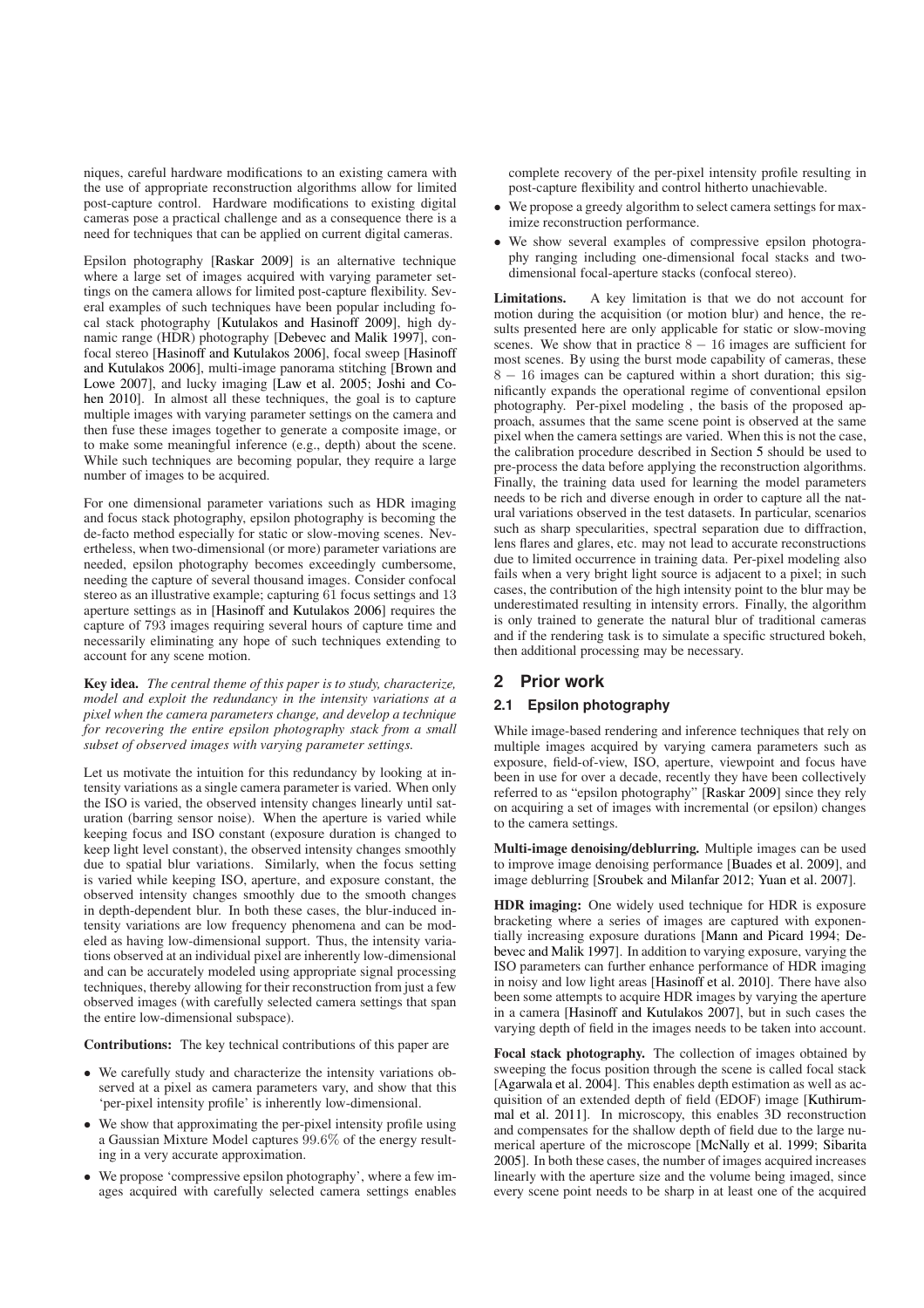images. Compressive epsilon photography learns the redundancies in intensity variations caused due to varying focus and therefore can reconstruct images with intermediate focus settings accurately, reducing the number of images required for focal stack methods.

**Aperture stack photography.** Hasinoff and Kutulakos [Hasinoff and Kutulakos 2007] showed that acquiring images with varying aperture sizes enables interesting and useful rendering effects, including depth of field manipulation and HDR acquisition. Our compressive reconstruction algorithm enable a significant reduction in the number of aperture images that need to be acquired by effectively interpolating images with unseen apertures.

**Confocal stereo.** Most techniques for epsilon photography have been restricted to varying one camera parameter. In confocal stereo [Hasinoff and Kutulakos 2009], both the aperture size and the focus position are simultaneously varied and a large collection of images is acquired. Analyzing the intensity of a single pixel, as both aperture and focus settings vary, shows the property of "confocal constancy", i.e., the normalized intensity (to account for aperture area) does not change with aperture size when that particular pixel is in focus. This results in an algorithm for estimating per-pixel depth without resorting to any neighborhood based methods. All previous techniques such as depth from focus, depthfrom-defocus and stereo require neighborhood smoothness assumptions [Krotkov 1988; Grossmann 1987] and therefore cannot handle complex scenes with thin single-pixel subjects such as hair. Confocal stereo was the first method to be able to produce independent, per-pixel estimates of depth. Unfortunately, this method requires an inordinately large number of input images; for example for many scenes in this paper, traditional confocal stereo would require  $61 \times 13 = 793$  images. This makes the technique impractical except for static scenes. Exploiting the redundancy in per-pixel intensity profiles enables us to reconstruct the entire confocal data from a subset of images (typically  $8 - 16$ ); thus making confocal stereo methods practical even for non-static scenes.

**Light-field** [Gortler et al. 1996; Levoy and Hanrahan 1996] has become a popular and useful representation for image-based rendering. Light-fields offers immense flexibility in post-capture control including focus, aperture, and perspective changes. However, the direct methods of capturing light-fields [Levoy and Hanrahan 1996; Lytro ; Raytrix ] either trade off spatial resolution or require significant hardware changes/resources [Boominathan et al. 2014] for the same sensor resolution and provide much limited aperture/focus control as compared to our framework. Several techniques have also been developed to reconstruct light-fields from focal or aperture stacks [Levin and Durand 2010; Green et al. 2007]; as we show in our comparisons, we outperform all of these significantly in providing a finer control over depth-of-field (aperture) and focus.

### **2.2 Compressive sensing**

**Compressive sensing** enables reconstruction of signals from undersampled data by exploiting the redundancy in the signal structure [Baraniuk 2007; Candès and Wakin 2008]. This is done by exploiting signal sparsity and utilizing algorithms that minimize the  $\ell_1$ -norm of the signal. Such methods have resulted in several compressive imaging systems for capturing light-fields [Marwah et al. 2013; Tambe et al. 2013], light-transport matrices [Peers et al. 2009], videos [Park and Wakin 2009] and hyper-spectral data [Wagadarikar et al. 2008]. This paper is similar in spirit to compressive sensing; in that, we reconstruct the entire epsilon photography stack from just a few carefully selected images.

**Gaussian Mixture Models.** Recently, it has been shown that Gaussian Mixture Models (GMMs) are an effective prior for compressive sensing applications [Baron et al. 2010; Yang et al. ; Bourrier et al. 2013]. Following this, methods for compressive sensing of images



**Figure 2: Dependence on focus stack intensity profiles for varying aperture.** *Intensity variations observed at a few pixels for the "animals" scene in Figure 3. Each figure shows how intensity varies at a pixel with focus plane variations for different aperature setting. Note how the intensity profiles gracefully degenerate from the larger-variation profile observed at large apertures (F/2) to the fairly shallow profile at small apertures (F/16).*

[Yu et al. 2012], videos [Yang et al. 2013], and light-fields [Mitra and Veeraraghavan 2012] have been proposed using GMMs. GMM has also been used to study compressive computational imaging systems [Mitra et al. 2014]. In this paper, we utilize a GMM-based compressive sensing framework to reconstruct the complete epsilon photography stack from undersampled set of images. We also utilize the GMM model to greedily select a set of camera parameters to acquire image with.

## **3 Redundancy in epsilon photography**

Epsilon photography refers to the space of images that can be captured using a camera by varying exposure time, aperture size, focus plane, and ISO. While the space of such images is large, there are key redundancies that we can identify which we eventually use to obtain compressive epsilon photography. In this section, we look at different slices of the epsilon photography stack and infer geometric properties for each. Specifically, we look at the *focus stack* — the space of images obtained by varying only the focus position — and *focus-aperture stack* — the space of images obtained by varying both the focus and aperture.

### **3.1 Per-pixel intensity profiles**

Our goal is photographic-quality rendering of the space of images that can be captured by a camera. Inspired by work in confocal stereo [Hasinoff and Kutulakos 2009], we adopt to model the perpixel intensity variations observed when the camera parameters are varied. The key promise of per-pixel modeling is that the spatial resolution of the photographs is easily preserved and no smoothness assumptions need to be made, resulting in the ability to extract sharp information even on single-pixel edges such as hair.

Let  $I_{u,v}(f, a, i, s)$  be the intensity profiles observed at a pixel  $(u, v)$ for varying focus setting  $f$ , aperture size  $a$ , ISO values  $i$ , and exposure times s. For static scenes, the parameters governing exposure becomes largely irrelevant except for governing overall lightlevels. To this end, we fix the exposure setting such that the overall light-level is held constant. This implies that  $s = Ca^2$ , where  $\tilde{C}$  is an arbitrary constant. For the rest of the paper, we consider only variations in focus and/or aperture and hence, only consider  $I_{u,v}(f, a) = I_{u,v}(f, a, i, Ca^2)$  implicitly fixing exposure time and holding ISO constant at some pre-determined value to achieve constant light-levels. Note that, if we fix the aperture  $a, I_{u,v}(f)$  purely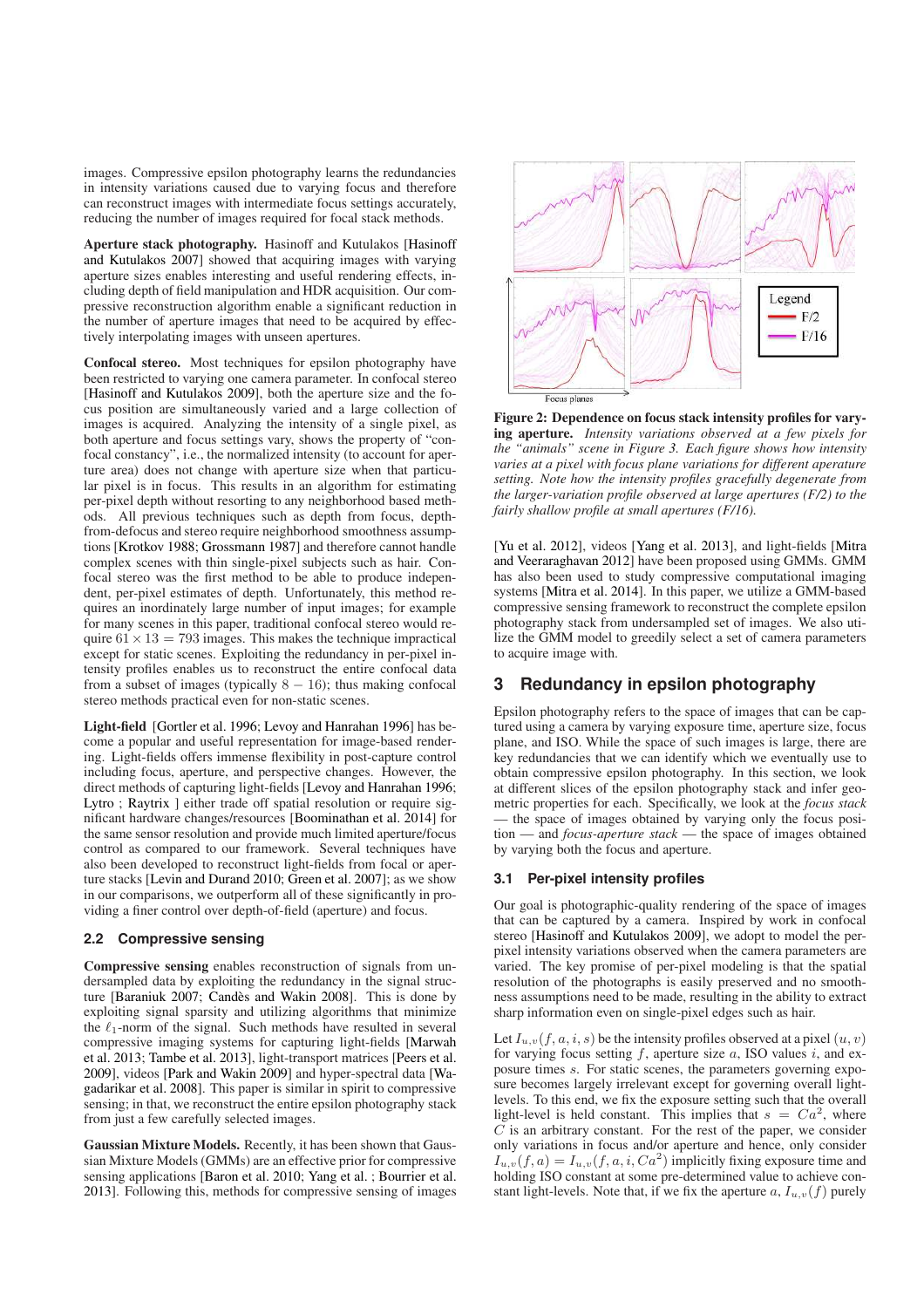

**Figure 3: Redundancies in focus stack datasets.** *(a) Images from three different focus stack datasets and color-coded intensity variations for varying focus observed at different pixels. Note how the intensity profiles are largely unimodal with the peak/valley corresponding to the depth of the pixel. (b) We apply k-means clustering on the intensity profiles observed at individual pixels for varying focus settings. Plot of energy compaction with 100 clusters shows that more than* 98.5% *of the energy is captured by the* 100 *cluster centers. A* 10 *dimensional subspace around each cluster center allows us to capture more than* 99.5% *of the energy. (c) Shown are the intensity profiles corresponding to the top-*9 *cluster means (in red) and the standard deviation around the mean (in black, dotted). The ensuing set of intensity profiles form tight clusters that can be used to build strong statistical models. These statistical models enable compressive epsilon photography.*

models intensity variations with varying focus setting — referred to as the focus stack [Agarwala et al. 2004][Kutulakos and Hasinoff 2009]. Similarly,  $I_{u,v}(f, a)$  captures intensity variations with aperture and focus — also referred to as aperture-focus image (AFI), a key construct used in many prior papers including the seminal work of Hasinoff and Kutulakos [Hasinoff and Kutulakos 2009]. We study both these cases, individually, next.

#### **3.2 Focus stack intensity profiles**

Figure 3 shows intensity variations for varying focus settings as observed in three different datasets captured with a Canon SLR using a 50mm lens. Since we are interested solely in focus variations, we obtained images at ISO100 and aperture F/1.4; the aperture chosen corresponds to the largest aperture setting in our camera. Typically, most intensity variations are observed at the largest aperture setting since for smaller apertures produce larger depth of field and smaller defocus blurs (see Figure 2). At this setting, we varied the focus settings electronically to obtain 45 unique focus planes.

From Figure 3 it is clear that a large percentage of the intensity profiles are *unimodal* with a well-defined peak/valley. The geometric explanation to this is that, over the small perspective of the aperture, scene points are nearly Lambertian and hence, there is a specific focus setting where the point is in focus (an intensity peak or valley is reached at this focus setting). For other focus setting, defocus blur averages this point with intensities from the neighborhood of the pixel. As seen in the figure, while there are subtle variations, the predominant trend is a gradual shift of the intensity from the pixel's own intensity value when it is in focus to the average intensity value of its neighbors when defocus blur is very large.

#### **3.3 Focus-aperture stack intensity profiles**

Figure 4 shows per-pixel AFIs of size  $45 \times 18$  corresponding to 45 focus settings and 18 F-stops. Similar to the focus stack intensity profiles, they exhibit predictable structures. First, when a scene point is in focus, changing the aperture does not change it intensity — hence, we obtain a vertical equi-intensity line at the correct focus. This property is the *confocal* property used in [Hasinoff and Kutulakos 2009]. Second, at the smallest aperture setting, the depth-of-field is very large and hence, there is little variation in intensities as we vary the focus settings. This leads to an approximately equi-intensity horizontal line. Finally, the specifics of the neighborhood around a point leads to various equi-intensity profiles linking the intensity profile at the largest aperture and the smallest aperture. These are harder to predict since they depend on local neighborhood structures; however, they are smooth variations which suggests associated redundancies.

#### **3.4 Clustering and predictability**

For both focus-stack and aperture-focus stack datasets, we performed k-means clustering on the per-pixel intensity variations after normalizing the mean and standard deviation of each profile. Figure 3 shows the top 9 recovered mean intensity profiles and the standard deviation within each cluster. We recovered 100 clusters — however, the top 50 clusters accounted for over 80% of the total intensity profiles. We observe distinct cluster means that have well-defined peaks/valleys and tight clustering around each mean profile. The small deviation around the mean profiles indicate that intensity variations around the peak – once suitably normalized are largely predictable once we associate a cluster label to it.

The intensity variations in the focal stack are due to blur which is a low frequency phenomenon. This suggests that low-dimensional models may be sufficient to capture these variations. Figure 3 shows the energy compaction achieved by modeling these variations using 100 clusters and a PCA basis around each cluster. The 100 cluster centers alone capture more than 98.5% of the energy and even a 10 dimensional PCA basis account nearly 99.5% of the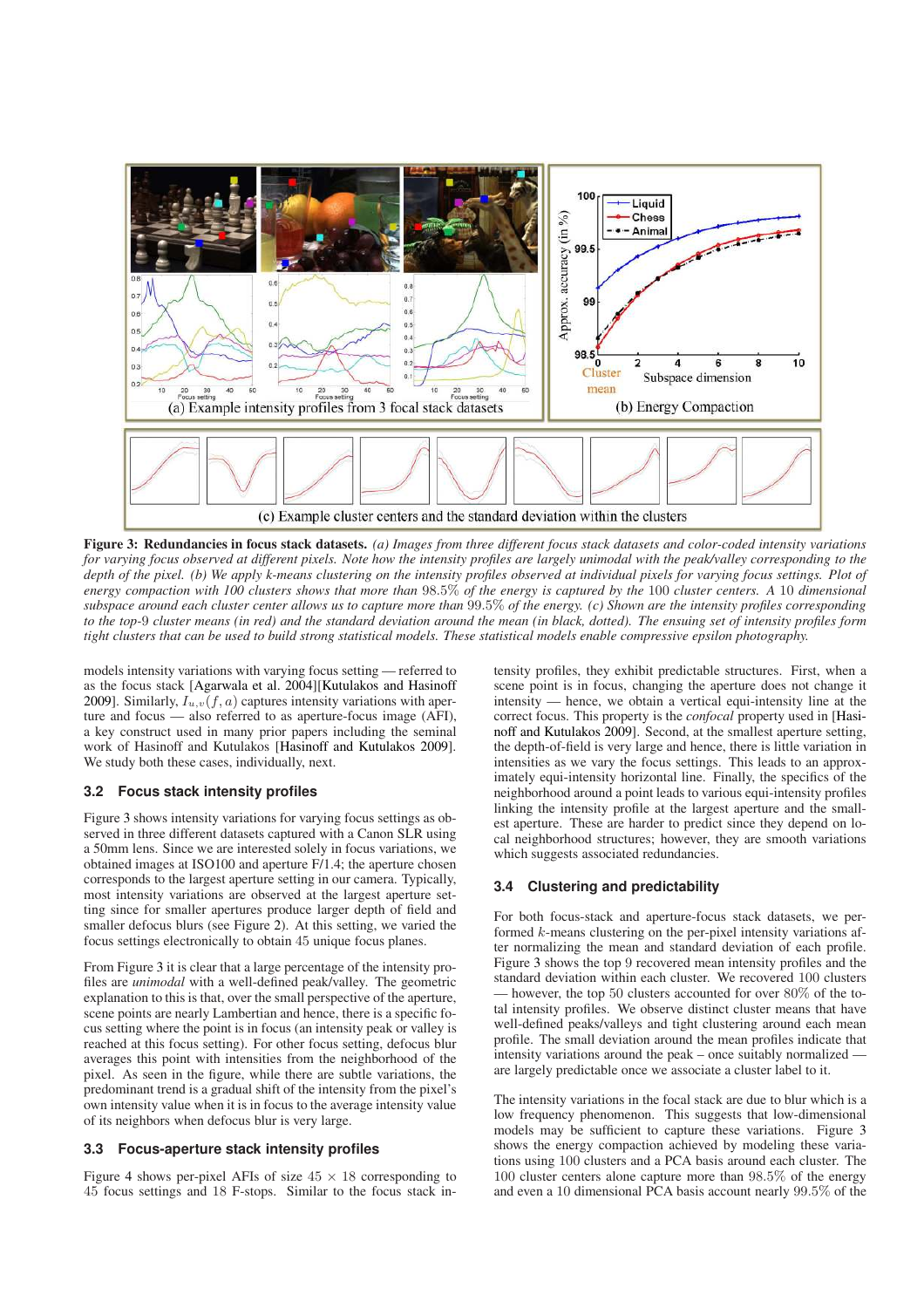



**Figure 4: Redundancies in focus-aperture datasets.** *(a) Shown are images from three datasets and the AFI images observed at different pixels. (b) We apply k-means clustering on the AFI images. Plot of energy compaction with 450 clusters shows that more than* 97% *of the energy is captured by the* 450 *cluster centers. A* 10 *dimensional subspace around each cluster center allows us to capture more than* 99% *of the energy. (c) We look at energy compaction plot, but now for AFI images separated into three types corresponding to lvarying levels of high-frequency textures at patches surrounding the point. Again, we see very high redundancies even at textured regions.*

energy indicating that these profiles are highly 'compressible'.

Similar conclusions can be drawn from clustering per-pixel AFIs. Figure 4 also shows the energy compaction that can be achieved by modeling these intensity variations using 450 cluster centers and low dimensional PCA basis around these cluster centers. The 450 cluster centers alone capture more than 97% of the energy and even a 10 dimensional PCA basis around these clusters account for more than 99% of the energy. The energy compaction results largely remain the same when we look at AFI images clustered according to level of texture. Specifically, for each point, we look at the occurrence of strong gradients on the smallest aperture image (equivalently, the all-in focus image) and separate the pixels into three groups according to this measure. Even for highly-textured regions where we can expect our per-pixel modeling to fail, we obtain a compaction of 96% with just the cluster center and 99% with a 10 dimensional subspace approximation about the cluster center. In all, this indicates that the AFIs are very 'compressible'.

Both of these clustering results are a direct consequence of the unimodality which provides a certain level of *alignment* across intensity profiles. It is well known that any form of registration/alignment enhances linear correlations that can be captured well using PCA. This observation suggests that focus stack intensity variations observed at pixels are highly redundant — once we associate a specific focus plane to a scene point, we can expect to predict its entire intensity profile using just a few samples. *This forms the basis for compressive epsilon photography.*

## **4 Compressive epsilon photography**

Our goal is to to perform per-pixel reconstructions of intensity variations as we change camera parameters; the promise of such methods is in their ability to preserve the true resolution of the input images. For this purpose, we learn per-pixel priors for different tasks such as focal stack and focus-aperture stack. For focus stack, we learn a prior for  $I_{u,v}(f)$  and for focus-aperture stack we learn a prior for  $I_{u,v}(f, a)$  or AFIs. From Figures 3 and 4, it is clear that the intensity profiles are tightly clustered around the cluster centers. A natural way for modeling such signals is via Gaussian Mixture Models (GMMs). Note that we could also model such signals using dictionaries [Rubinstein et al. 2010]; however, we choose GMM because it is analytically tractable [Mitra and Veeraraghavan 2012] and can be used for selecting camera parameters.

#### **4.1 GMM prior**

We collected 5 focal stack datasets, extracted per-pixel intensity profiles, and then used these as training data to learn the GMM priors. Similarly, for AFI in focus-aperture stack, we collect 9 datasets, with varying scene complexity, extract per-pixel AFI and then learn GMM priors from them. To learn the GMM prior, we use an EM algorithm to iterate through learning cluster membership and learning mean and covariance for each cluster. At the end of the EM algorithm, we obtain all the GMM parameters which include the number of clusters  $K$ , cluster weights  $p_k$  (fraction of data that belongs to a cluster), cluster means  $u^{(k)}$ , and covariances  $C^{(k)}$ . The prior model is given as

$$
f(x) = \sum_{k=1}^{K} p_k \mathcal{N}(x; u^{(k)}, C^{(k)}).
$$

#### **4.2 Reconstruction using GMM prior**

During reconstruction, our goal is to estimate the per-pixel intensity profile (in case of focal stack) or AFI (in case of focus-aperture stack) from observed sub-samples. The relation between the observed sub-samples and the complete profile is of-course linear and can be expressed as  $y = Hx + n$ , where y represents the observed sub-sampled in vectorized form,  $x$  represents the complete intensity profile or AFI in vectorized form,  $\overline{H}$  is the transformation matrix, and  $n$  is observation noise. We assume noise to have Gaussian distribution  $\mathcal{N}(0, C_n)$  with zero mean and covariance  $C_n$ .

For reconstruction we use the Minimum Mean Square Error (MMSE) estimator. Given an observation  $y$ , the posterior distribution  $f(x|y)$  of x is again a GMM with new cluster weights  $\alpha^{(k)}(y)$ and new (posterior) cluster Gaussian distributions  $f^{(k)}(x|y)$ :

$$
f(x|y) = \sum_{k=1}^{K} \alpha^{(k)}(y) f^{(k)}(x|y),
$$

where  $f^{(k)}(x|y)$  is the posterior distribution of the  $k^{th}$  Gaussian

$$
f^{(k)}(x|y) = \mathcal{N}\left(x; u_{x|y}^{(k)}(y), C_{x|y}^{(k)}\right)
$$

with mean  $u_{x|y}^{(k)}(y)$  and covariance  $C_{x|y}^{(k)}$ , given by

$$
u_{x|y}^{(k)}(y) = u^{(k)} + C^{(k)}H^{T}(HC^{(k)}H^{T} + C_{n})^{-1}(y - Hu^{(k)}),
$$
  
\n
$$
C_{x|y}^{(k)} = C^{(k)} - C^{(k)}H^{T}(HC^{(k)}H^{T} + C_{n})^{-1}HC^{(k)}.
$$
 (1)

The new weights,  $\alpha^{(k)}(y)$ , given as

$$
\alpha^{(k)}(y) = \frac{p_k f^{(k)}(y)}{\sum_{i=1}^K p_i f^{(i)}(y)},
$$

are the old weights  $p_k$  modified by  $f^{(k)}(y)$ , the probability of y belonging to the  $k^{\text{th}}$  mixture component

$$
f^{(k)}(y) = \mathcal{N}\left(y; H u^{(k)}, H C^{(k)} H^T + C_n\right).
$$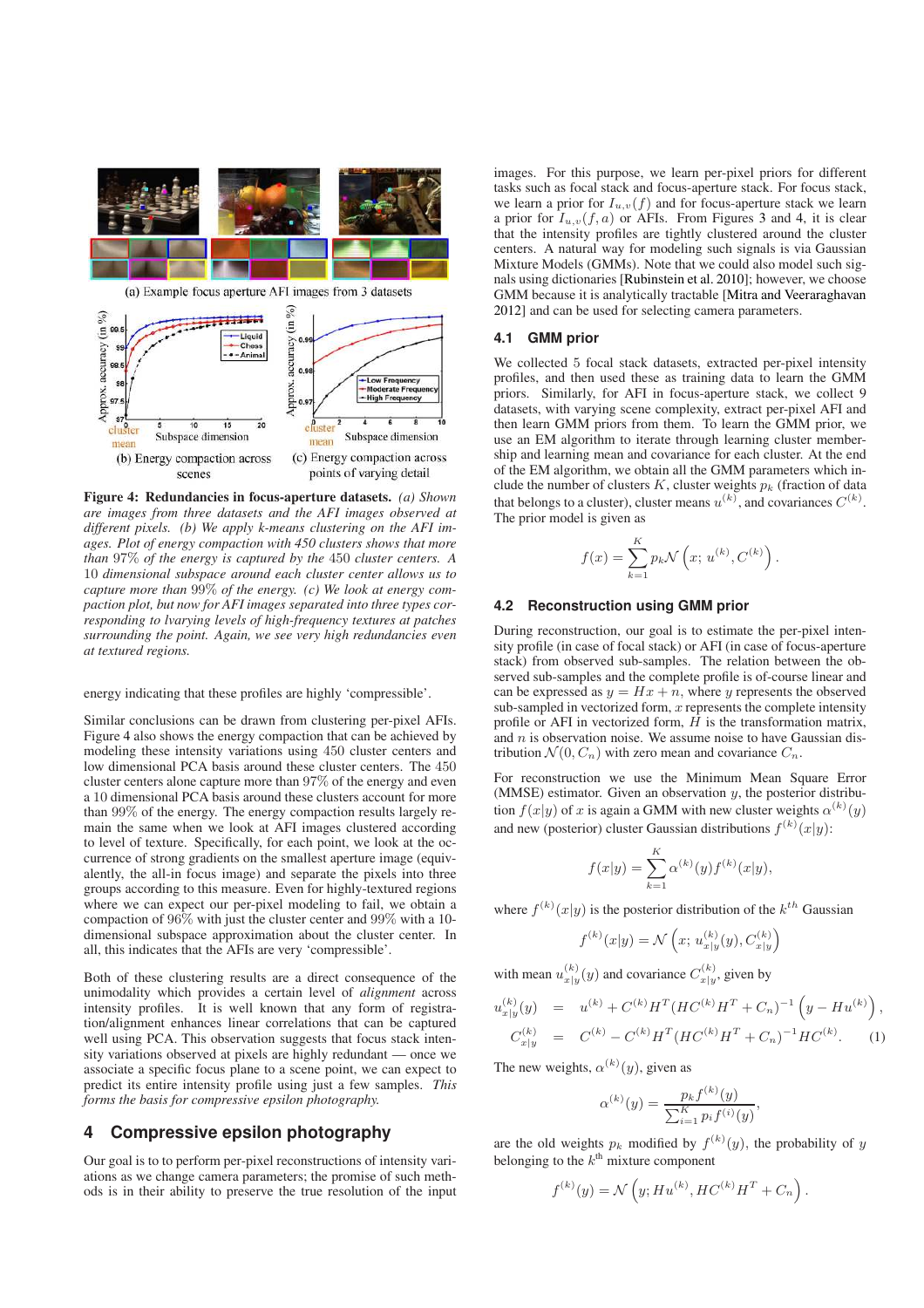

**Figure 5: Greedy image selection.** *Comparison of PSNR as a function of the number of acquired images for various methods of sampling clearly shows the efficacy of our greedy sampling scheme. Note that the proposed scheme provides almost* 10dB *improvement over traditional sampling methods.*

The MMSE estimator  $\hat{x}(y)$  is the mean of the posterior  $f(x|y)$ , i.e.,

$$
\widehat{x}(y) = \sum_{k=1}^{K} \alpha^{(k)}(y) u_{x|y}^{(k)}(y).
$$

The corresponding MMSE is given by

$$
\text{MMSE}(H) = E||x - \hat{x}(y)||^2 \tag{2}
$$

#### **4.3 Greedy algorithm for image selection**

Our goal is to reconstruct the focal and focus-aperture stacks by observing a minimal number of images corresponding to certain choices of camera focus and aperture settings. Thus, choice of camera parameters to observe is an important consideration<sup>1</sup>. We propose a greedy algorithm based on minimizing the MMSE (2). A tight analytic lower bound for the MMSE has been derived by [Flam et al. 2012][Flam et al. 2011] and we exploit this lower bound to derive a greedy sampling strategy. The lower bound of MMSE is given by:

$$
\text{MMSE}(H) = \sum_{k=1}^{K} p_k \text{Tr}\left(C_{x|y}^{(k)}\right),\tag{3}
$$

where  $C_{x|y}^{(k)}$  is the posterior cluster Gaussian covariance (1).

Finding optimal camera parameters is a combinatorial problem since we need to choose parameters from a pre-defined set of focusaperture values. We instead rely on a greedy strategy that selects one camera setting at a time that best minimizes the MMSE given previously selected camera parameters. Suppose that there are a total of  $N_f$  focus settings and a total of  $N_a$  aperture settings in a given camera. If we are interested in capturing only  $m$  images corresponding to m camera settings, then the brute-force version of the algorithm will require evaluating the MMSE (3) for  $\binom{N_f N_a}{m}$  times, which becomes practically impossible. Hence we device a greedy algorithm. We first find the optimal pair of camera parameters, i.e.,  $m = 2$  by evaluating the MMSE  $\binom{N_f N_a}{2}$  times. Given this pair, we then update the posterior covariance matrices  $C_{x|y}$  to take into account the effect of the current selected camera parameters. Each choice of camera parameter correspond to a row  $h_i$  in the H matrix. After the  $i^{th}$  iteration, the posterior covariance is updated as follows:

$$
C^{(k)}_{x|y,i} = C^{(k)}_{x|y,i-1} - C^{(k)}_{x|y,i-1} \hat{h}^T_i (\hat{h}_i C^{(k)}_{x|y,i-1} \hat{h}^T_i + C_n)^{-1} \hat{h}_i C^{(k)}_{x|y,i-1}
$$



**Figure 6: Geometric calibration for precise alignment.** *An input near-side focus image (a) is calibrated (b) so that the corresponding objects appear at the same locations in images captured with a different focus-aperture setting. Calibration is performed using a farthest focus image (c) as reference. The figures in (d) clearly show that enlarged patches appearing at distinct depths are accurately aligned against the reference image after calibration. In (e), the trajectories of warping directions are shown which suggest that the images corresponding to near-side focus (a) are magnified in comparison with to far-side images (c) as can be seen clearly.*

with the initial posterior covariances  $C_{x|y,0}^k$  being the same as the prior GMM covariances,  $C_x^{(k)}$ . After this covariance update step, we find the next camera setting by evaluating the MMSE expression with updated covariances. Note that from the second iteration, we need to evaluate the MMSE expression just  $N_fN_a$  times, which provides a significant reduction in computations. Figure 5 shows how the MMSE decreases as a function of the number of chosen camera parameters  $m$ . We can conclude that by capturing 8 images with this prescribed camera settings, we should be a able to reconstruct the focus-aperture stack with  $N_f = 45$  and  $N_a = 20$ .

Figure 5 shows a comparison of PSNR as a function of the number of acquired images for (a) proposed sampling strategy, (b) focus stack with large aperture (c) aperture stack with focus position at mid point, (d) random sampling of focus-aperture pairs and (e) uniform sampling of focus-aperture pairs. Note that the proposed scheme provides almost 10 dB improvement over all traditional sampling methods. This result indicates, that even when the goal is not complete post-capture control, but rather traditional focal or aperture stacking (say for depth estimation), our optimized sampling strategy is significantly better.

## **5 Geometric and photometric calibration**

Since we employ a per-pixel based model for learning and reconstruction, precise geometric and photometric calibration with subpixel level accuracy is essential. For this purpose, we adopt the procedure in [Hasinoff and Kutulakos 2009].

**Geometric Calibration.** It is a well known fact that changes in focal settings result in a non-linear warp of the objects in the scene. In [Hasinoff and Kutulakos 2009], it was shown that this warp can be accurately modeled by considering parameters for image magnification, lens distortion and translation. For estimating these parameters, we collected images of a calibration chart containing black dots on a grid at the largest aperture (F/1.4). Registration among images in the dataset was realized by unwarping the images according to the estimated parameters. Figure 6 shows an example of geometric calibration achieving precise alignment.

**Photometric Calibration.** Modifying the aperture causes a change not only in depth of field but also results in vignetting. This vi-

<sup>&</sup>lt;sup>1</sup>For focal stack, uniform sub-sampling of the focus axis is a good choice as this corresponds to uniform sampling in scene depth. But for focusaperture stack, the choice of optimal camera parameters is not so obvious.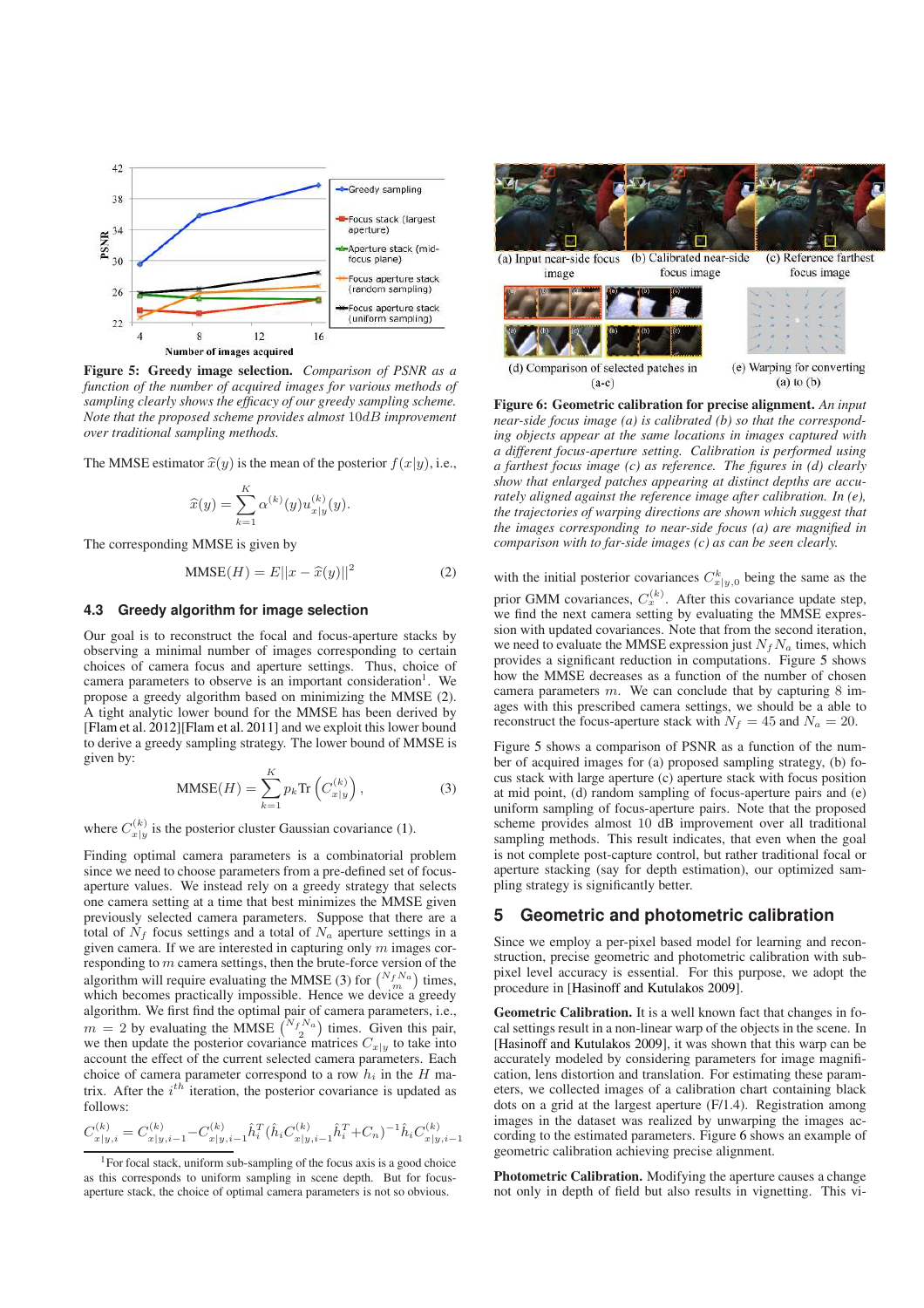gnetting is corrected for by collecting and normalizing against a set of reference white images.

## **6 Experimental results**

To validate our approach, we collected 5 test datasets and 6 training datasets for focus-aperture stack reconstruction. For focus-stack reconstruction, we use a subset of the samples from the 5 focusaperture stack test datasets. All datasets were captured using Canon EOS-40D camera with a Canon EF 50mm fixed focal length lens. The cameras were controlled from a computer. We use a combination of 18 aperture and 45 focus settings for capturing the focusaperture stack. The aperture was varied from F/2.2 to F/16 while the 45 focus settings covered a depth range of 0.45m to 1m.

Raw-images were captured at a resolution of 1988×1296. However, we down-sample the images to a lower resolution of  $600 \times 400$ since the geometric calibration process is slow and is directly proportional to the number of pixels being processed. However, given the per-pixel processing algorithms used, the quality of our results are independent of the actual resolution of the images — although processing times do scale linearly with number of pixels. In all experiments described in the paper, the training and testing datasets were completely different and there was no overlap between the training and testing datasets.

## **6.1 Focus stack reconstructions**

We reconstruct the entire focus stack from only a few input images. All focus stacks were collected with the largest aperture of  $F/1.4$ . Intuitively, the stack corresponding to the larger apertures exhibit greater variability as compared to the smaller apertures that have large depth-of-fields. Given a few input images — corresponding to a few select focus settings, we reconstruct per-pixel intensity profiles for the entire focus range using our GMM algorithm.

A key test for our algorithms is to verify whether scene points that are never obtained in sharp focus can be focused. Figures 7 and 8 show multiple examples of this; in both cases, we reconstruct a focal stack of 45 images from just 8 input images. We obtain reconstruction SNRs of 25.8 dB for the "Animals" dataset (Figure 7) and 32 dB for the "Liquid" dataset (Figure 8). In both Figures, we also show reconstructed per-pixel intensity profiles for select points — these match the ground truth profiles accurately. Figure 7 (c) and (d) show reconstructed images at intermediate focus planes to input images. The input images in Figure 7(c) has "leaf 1" is focus in the first image (at focal setting 31) and "leaf 3" in focus in the second image, whereas "leaf 2" is not in focus in either. We can clearly see that the blur in leaf 1 increases linearly, whereas that in leaf 3 decreases linearly. Also leaf 2, which was blurred in both the input images, is sharper in the intermediate images.

Note that our reconstructions can handle a wide range of complex materials quite gracefully including transparent objects ("glass" in Figure 8(c)), specularities ("grape 1" and "grape 2" in Figure 8(d)), sub-surface scatterers ("orange" in Figure  $8(c)$ ).

A key application of focus stack photography is its ability to provide high-quality all-focus images. We validate our ability to recover such images from reconstructed focus stacks. As a comparison, we also show results from focal stack reconstructed using cubic spline interpolation. We compute the depth map and all focus image using a commercially available software HeliconSoft. Figure 9 shows that the depth map and all focus image obtained using our reconstructed stack is very close to the depth map and all focus image computed from the ground truth 45 image focal stack. The depth maps obtained using spline interpolated focal stack are relatively poor. Moreover, the all focus image obtained from spline interpolation shows lots of artifacts.

## **6.2 Focus-aperture stack reconstructions**

We reconstructed focus-aperture stacks for 3 datasets using 4, 8, 16 and 32 input images. The reconstruction performance as a function of number of input images is shown in Figure 10. There is not much improvement in the "Chess" dataset as the number of input images is increased from 4 to 32; however for more complex datasets such as the "Animal" dataset or the "Glassball" dataset owing to the increased texture and refractive elements, there is a significant improvement as one moves from 4 to 16 images and a slight improvement as we go to 32 images. Hence, irrespective of the complexity of the scene, we can reliably reconstruct the focusaperture stack using 16 input images. Part (c) of the same figure shows that we are able to generate AFI images which are very close to ground truth from the reconstructed focus-aperture stack. As a result, the estimated depth map obtained by applying the confocal stereo algorithm on our reconstructed focus-aperture stack is very close to the one obtained by applying the confocal stereo algorithm on the ground truth focus-aperture stack directly.

In Figure 11, we show that we are able to accurately reconstruct patches from the input datasets even for a combination of focus and aperture settings that are far away from the focus-aperture combinations at which the 16 input images were captured. A close-up of results on the "chess" and "glassball" dataset is shown in Figure 12.

In Figure 13, we visualize the reconstructed focus-aperture stacks by looking at two subsets. In Figure 13(a), we look at a focus stack where we keep the aperture fixed at  $F/2.0$  — the largest setting – and vary the focus. Observe the clear transition of focus from the Glassball to Pooh to Tigger to the Angry Bird as we sweep through the focus planes. In Figure 13(b), we look at an aperture stack where we keep the focus fixed and vary the aperture. Observe the increase in depth of field as we increase the aperture from F/2.2 to F/11. In summary, we are able to reliably reconstruct objects placed at unobserved focal planes even for large aperture settings.

Figure 14 shows 24 samples from the reconstructed focus-aperture stack of a tennis racquet kept outdoors. The entire stack containing 810 images was reconstructed from just 16 captured images. All the essential characteristics of a focus-aperture stack such as blur, depth of field and focus are exhibited naturally.

**Subjective evaluation.** Quantitative comparisons in terms of PSNR are often not the best indicators of visual quality. To further validate our claims, we performed subjective evaluations with the goal of determining if the reconstructions were distinguishable from the original images. We performed a visual perception study using a group of 13 test-subjects. We would show the subjects a pair of images — one original and reconstructed — and note the subjects preference of the higher quality image or if there was no preference at all (see Figure 15(a)). The subjects had no restrictions on the amount of time required to make their choice as well as had the ability to zoom-in over different regions for a closer look. Each subject had to complete 30 evaluations and on an average, the amount of time taken to complete them was 5 minutes. Further, to establish reliable controls, out of the total of  $13 \times 30 = 390$ image-pairs instances, we randomly placed 69 control evaluations where both images were the same. Out of these, in 60/69 instances the users marked no preference — thereby lending remarkable significance to our evaluations. Figure 15)(b) shows the histogram of answers obtained. In a majority of instances (51%), the subjects had no preference between the two images. In about a third of the instances, the subjects preferred the original image and preferred the reconstructed image in a sixth of the instances. Overall this indicates that in a significant percentage of instances (close to 66%) the subjects either preferred our reconstruction or had no particular preference for the original and even when they had a preference the preference was marginal.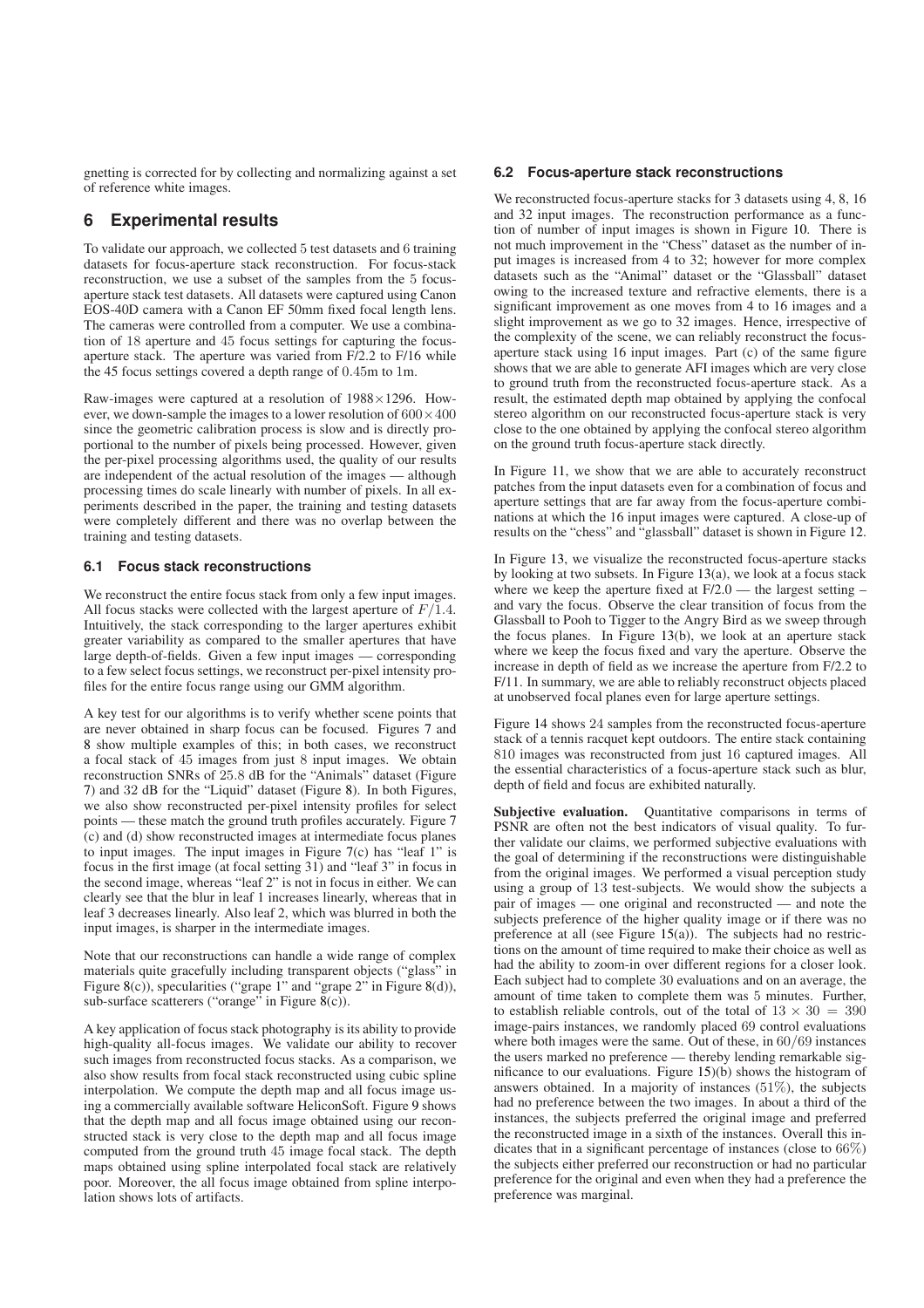

**Figure 7: Focal stack reconstruction of the "Animal" dataset.** *We reconstruct a focal stack of* 45 *images from just* 8 *images. (a) An image from the reconstructed focus stack. We obtain a reconstruction SNR of* 25.8 *dB. (b) Reconstructed intensity profiles for points marked in (a). (c, d) Focus stack reconstructions for the insets in (a). In each case, we show two input images at the top and show recovered intermediate focus planes. The two regions were selected so as to showcase the ability of our algorithm to hypothesize the correct focus plane as well as the bokeh of the camera accurately. (c)"leaf 1" is in focus in the first image and "leaf 3" in focus in the second image (at focal setting 37), whereas "leaf 2" is not in focus in either. In the reconstructed intermediate images, we can clearly see that the blur in "leaf 1" increases linearly, whereas that in "leaf 3" decreases linearly. Also "leaf 2", which was blurred in both the input images, is sharper in the intermediate images. (d) Blur on "zebra" decreases linearly.*



**Figure 8: Focal stack reconstruction of "Liquid" dataset.** *We reconstruct a focal stack of* 45 *images from* 8 *images using our algorithm. (a) An image from the reconstructed focal stack. We obtain a reconstruction SNR of* 32 *dB. (b) Intensity profile (pixel value vs. focus) for various scene points. (c, d) Reconstructed images between selected focal setting. (c) Note that the blur reduces linearly in the orange. Also, note that our algorithm handles transparent object such as glass quite well. (d) We are able to handle specularity in "grape 1" and the blur reduces linearly in "grape 2".*

#### **6.3 Confocal stereo**

Confocal stereo is a powerful per-pixel depth estimation algorithm that uses properties of the AFI images observed at a pixel. However, this requires capturing the entire focus-aperture stack that typically has several hundreds to thousands of images. A key benefit of our compressive epsilon photography framework is that we can obtain this space of images from very few images. Figure 16 shows depth estimates obtained from 16 input images. Our depth estimates are comparable to those obtained by applying the confocal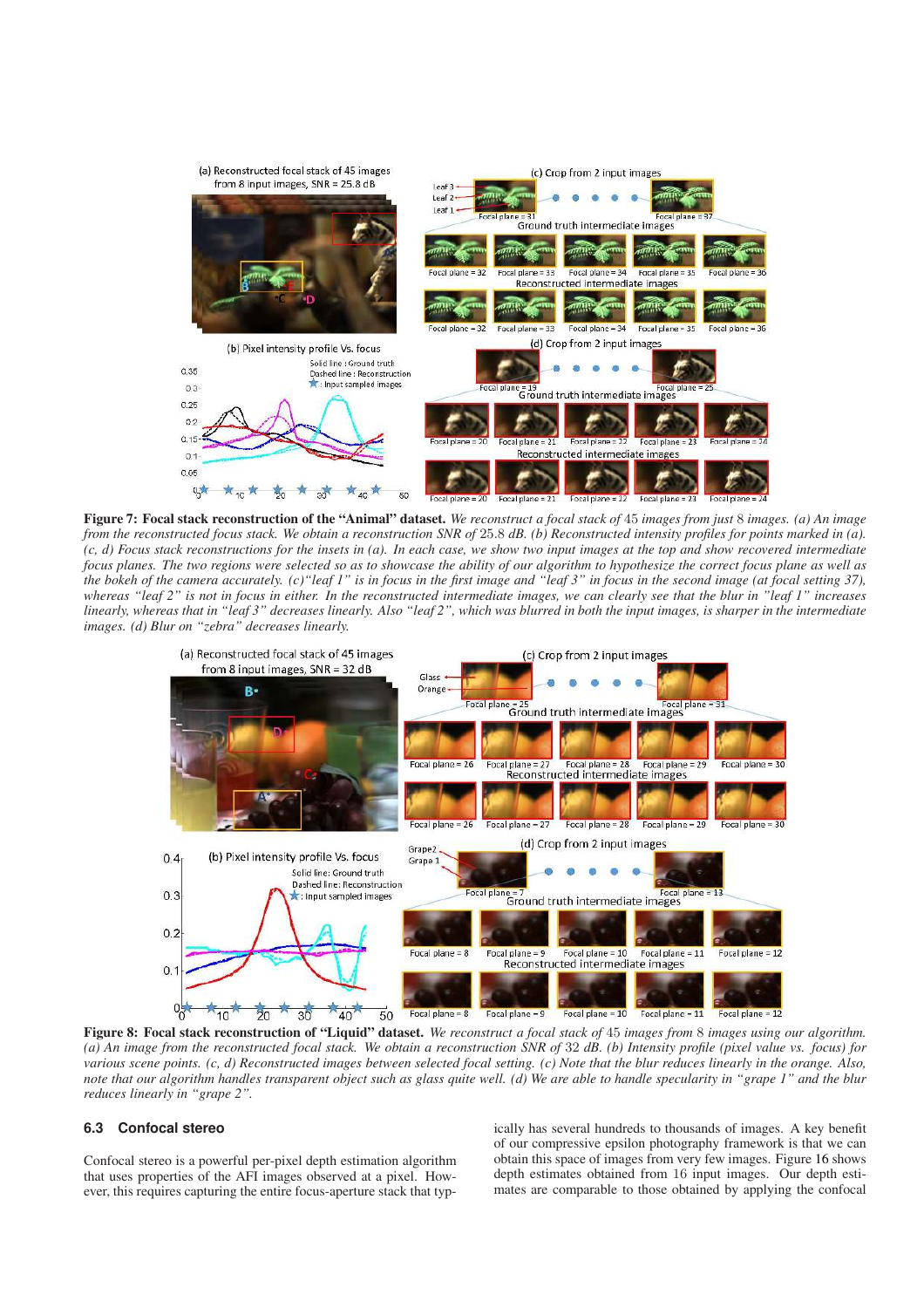

**Figure 9: Depth map and all focus image from reconstructed "Chess" dataset.** *We reconstruct a focal stack of* 45 *images from* 8 *images using our algorithm and cubic spline interpolation. We then compute the depth maps and all focus images from these reconstructed stacks using a commercially available software Helicon soft. The depth map and all focus image obtained using our reconstructed stack are very close to the depth map and all focus image computed from the ground truth 45 images focal stack. The depth map obtained using spline interpolated focal stack is relatively poor. The all focus image obtained from spline interpolation show lots of artifacts.*



**Figure 11: Focus stack reconstructions.** *We show select patches from the reconstructed focus-aperture stack. (a) The gray circles correspond to the focus-aperture combinations at which the 16 input images were obtained. (b, c) Sample images from reconstructed dataset. (d) We show the reconstructed patches (R) at locations which are far away from the sampled focus-aperture input images.(see colored squares in (a)). A comparison with patches obtained from the ground truth (GT) data reveals that our reconstruction quality is high.*

stereo algorithm to the entire focus-aperture stack. Further, looking at the histogram of depth errors over three different datasets, we note that our compressive epsilon photography approach starts producing competitive depth estimates from as little as 8 input images — a dramatic improvement over the original algorithm which required 793 images.

## **7 Conclusion and discussions**

In this paper, we envision a framework for reconstructing the entire space of photographs that can be captured by a camera from just a few carefully selected images. Our framework enables an unprecedented level of freedom and flexibility in post-capture processing without the resolution limitations of light-field cameras. The twokey ideas underlying our approach are the use of per-pixel modeling of intensity profiles and the use of Gaussian Mixture Models for capturing redundancies observed in epsilon photography stacks. Exploiting both of these, we show that we can reconstruct a photograph stack of thousands of images from just a few images. Further, applications that rely on focus-aperture stacks such as confocal stereo are enabled by collecting just a few images as opposed to hundreds to thousands of images.

**Limitations.** A key limitation of our algorithm, and an avenue for future work, is to account for scene motion and dynamic range. The results presented in this paper are applicable only for static or slowmoving scenes. However, our compressive framework enables reconstruction of the focus-aperture stack from as little as  $8 - 16$  images — which can be captured in rapid succession using the burst mode of the camera. By accounting for scene motion using optical flow-based registration, one could extend our techniques to dynamic scenes as well. Tackling dynamic range is another key avenue for future work. Our method is general enough to encompass both noise models inherent to HDR imaging as well as accounting for changes in ISO. In addition to these, clever strategies for sampling a large depth range without significantly increasing the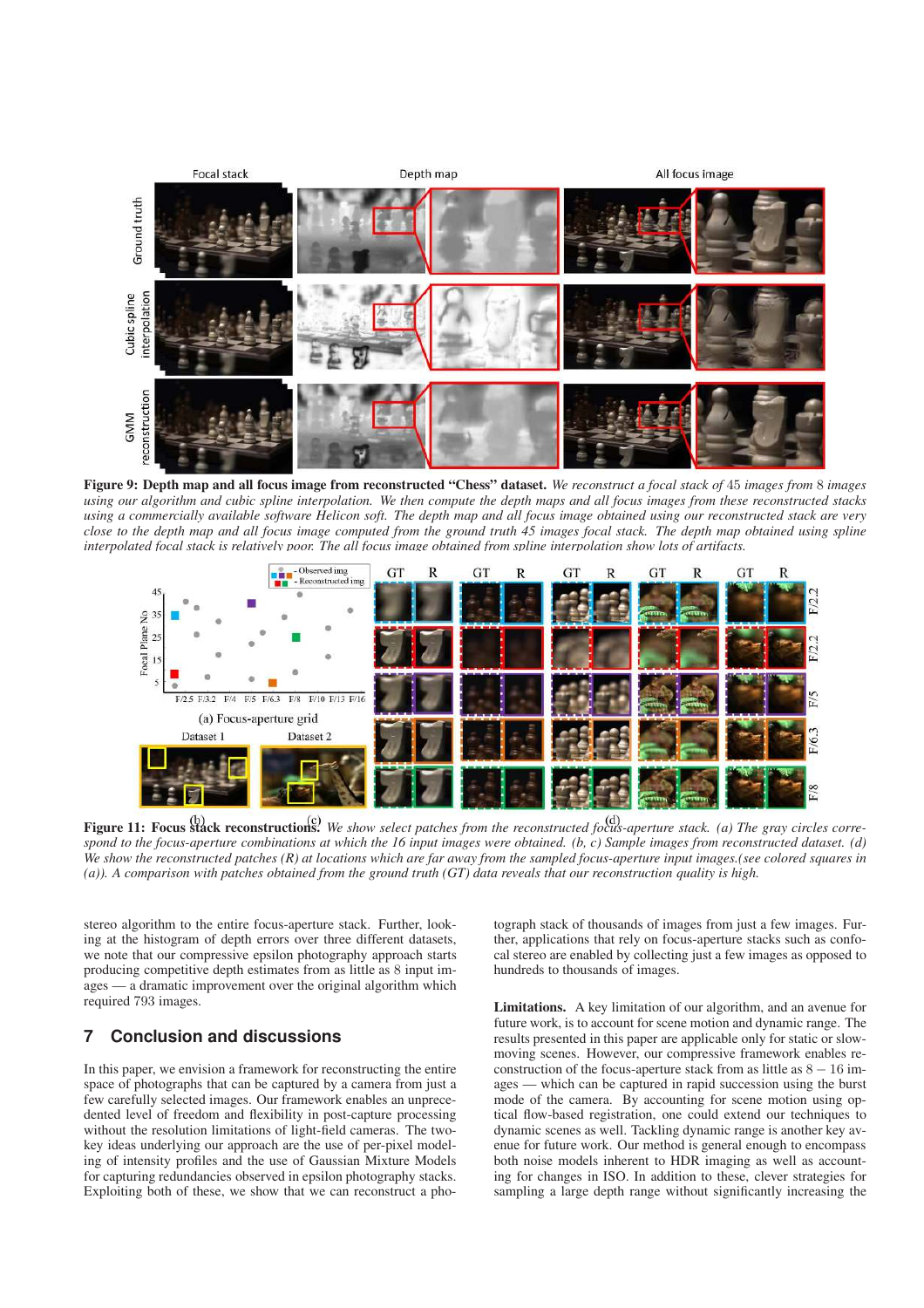

**Figure 14: Focus-aperture stack reconstruction for outdoor "tennis" dataset.** *This figure shows the reconstruction results of a tennis racquet placed outdoors at 24 uniformly sampled focus-aperture combinations. 16 input images were used for reconstruction. Notice how the depth of field increases as one moves from F/2.2 to F/10. The blur too is modeled well, as can be seen for the images reconstructed at the largest aperture (F/2.2). Also note the change in focus as the focus plane (fp) varies from near-end to far-end with respect to the camera as one moves from left (fp 7) to right (fp 37).*



**Figure 10: Reconstructed AFI images.** *(a) We plot the reconstruction accuracy of the focus-aperture stacks measured with PSNR as a function of number of input images. The reconstruction performance improves significantly as one moves from 4 input images to 16 input images for complex scenes with high texture content and intricate occlusions. For less complex scenes such as the chess dataset, we can reliably reconstruct the focus-aperture stack using just 8 images. (c) We show a set of AFI images obtained from the reconstructed focus-aperture stack for interesting points such as depth edges, texture edges, and flat surfaces corresponding to the points shown in (b). Note that the stars denote the computed depth/ focal plane for the point under consideration.*

per-pixel feature dimensionality and the associated training data requirements is an interesting avenue for future work.

## **Acknowledgements**

This research was supported in parts by Sony Corp. AV, KM and ST were supported in part by NSF Grants IIS:1116718 and CCF:1117939, and the ONR sub-contract from Lockheed Mar-



**Figure 12: Focal Aperture Stack Reconstruction of an unobserved focal-aperture setting.** 16 *images with varying focus and aperture settings given by our optimal sampling scheme are captured and the entire epsilon photography stack is reconstructed. (middle row) An example of a reconstructed image with zoomed in insets for two datasets. (top, bottom) Two observed images that are closest in focus and aperture settings to the one in the middle row. The reconstruction shows ability to transfer textural detail and sharpness to unobserved focal-aperture settings.*

tin PO4100936535. ACS was supported in part by NSF Grant CCF:1117939.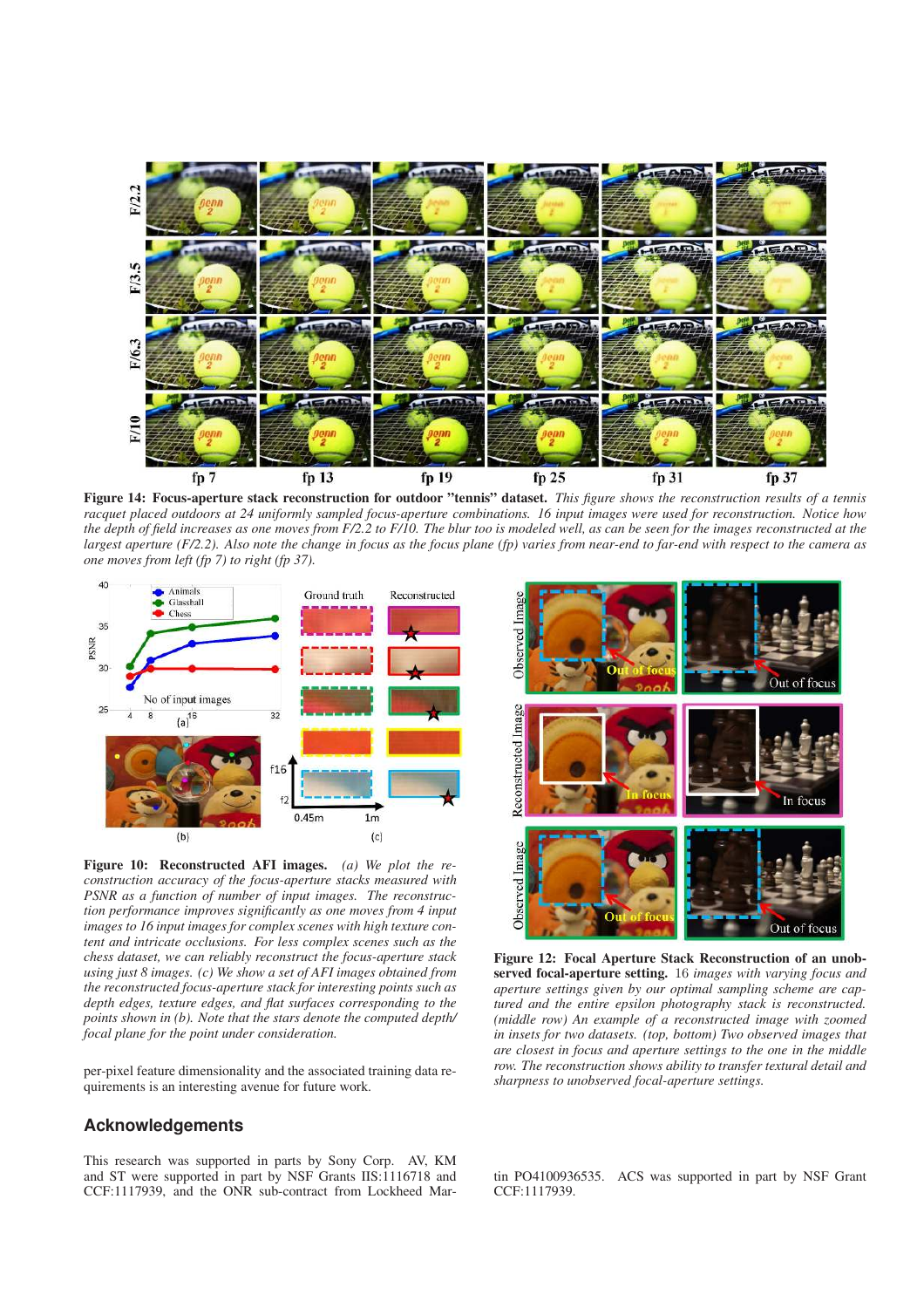

**Figure 13: Focus-aperture stack reconstruction for "glassball" and "chess" datasets.** *a) shows 2 reconstructed focal-stacks for a fixed small aperture of F/2.2. One can clearly see the accurately modeled blurring effect as one moves from focal plane 3 (fp3) to focal plane 42 (fp42). b) Reconstructed aperture stacks for a fixed focal plane. As the aperture size increases from left to right, the increase in depth of field becomes apparent.*



(a) Snapshot of our evaluation tool



(b) User preference statistics

**Figure 15: Subjective evaluation.** *(a) We showed pairs of images – one original and one reconstructed — to* 13 *subjects and asked them to either pick a perceptually better image or to mark no preference between the two. Each subject was asked to evaluate* 30 *image pairs with no constraints on time for finishing the tasks. (b) In* 51% *percentage of instances, the subjects had no preference between the two images. This indicates both the high quality of our reconstructions and our ability to avoid perceptually glaring artifacts.*

## **References**

AGARWALA, A., DONTCHEVA, M., AGRAWALA, M., DRUCKER, S., COLBURN, A., CURLESS, B., SALESIN, D., AND COHEN, M. 2004. Interactive digital photomontage. In *ACM Trans. Graphics*, vol. 23, 294–302.



**Figure 16: Compressive confocal stereo.** *Confocal stereo is a perpixel depth estimation algorithm capable of estimating the depth for thin per-pixel structures. It uses the entire focal-aperture stack to produce these estimates. We obtain similar depth estimates in spite of acquiring only a few images. (top-left) An input image. (top-center) Depth estimate obtained from the entire focus-aperture stack of* 1125 *images. (top-right) Recovered depth map from focusaperture stack reconstructed from* 16 *input images. (bottom) For four different scenes, we show histogram of depth errors obtained for different number of input images. Obtaining as little as* 8 *images is sufficient to obtain very precise depth estimates, as indicated by the sharp peak at the origin.*

- BARANIUK, R. G. 2007. Compressive sensing. *IEEE Signal Processing Magazine 24*, 4, 118–121.
- BARON, D., SARVOTHAM, S., AND BARANIUK, R. G. 2010. Bayesian compressive sensing via belief propagation. *IEEE Trans. Signal Processing 58*, 1, 269–280.
- BOOMINATHAN, V., MITRA, K., AND VEERARAGHAVAN, A. 2014. Improving resolution and depth-of-field of light field cameras using a hybrid imaging system. In *IEEE Intl. Conf. Computational Photography*.
- BOURRIER, A., GRIBONVAL, R., PÉREZ, P., ET AL. 2013. Compressive gaussian mixture estimation. In *IEEE Intl. Conf. Acoustics, Speech and Signal Processing*.
- BROWN, M., AND LOWE, D. G. 2007. Automatic panoramic image stitching using invariant features. *International Journal of Computer Vision 74*, 1, 59–73.
- BUADES, T., LOU, Y., MOREL, J.-M., AND TANG, Z. 2009. A note on multi-image denoising. In *Intl. Workshop on Local and Non-Local Approximation in Image Processing*, 1–15.
- CANDÈS, E. J., AND WAKIN, M. B. 2008. An introduction to compressive sampling. *IEEE Signal Processing Magazine 25*, 2, 21–30.
- DEBEVEC, P., AND MALIK, J. 1997. Recovering high dynamic range radiance maps from photographs. In *SIGGRAPH*, 369– 378.
- FLAM, J. T., CHATTERJEE, S., KANSANEN, K., AND EKMAN, T. 2011. Minimum mean square error estimation under gaussian mixture statistics. *arXiv preprint arXiv:1108.3410*.
- FLAM, J. T., CHATTERJEE, S., KANSANEN, K., AND EKMAN, T. 2012. On MMSE Estimation: A linear model under gaussian mixture statistics. *IEEE Trans. Signal Processing 60*, 7, 3840– 3845.
- GORTLER, S., GRZESZCZUK, R., SZELISKI, R., AND COHEN, M. 1996. The lumigraph. In *SIGGRAPH*, 43–54.